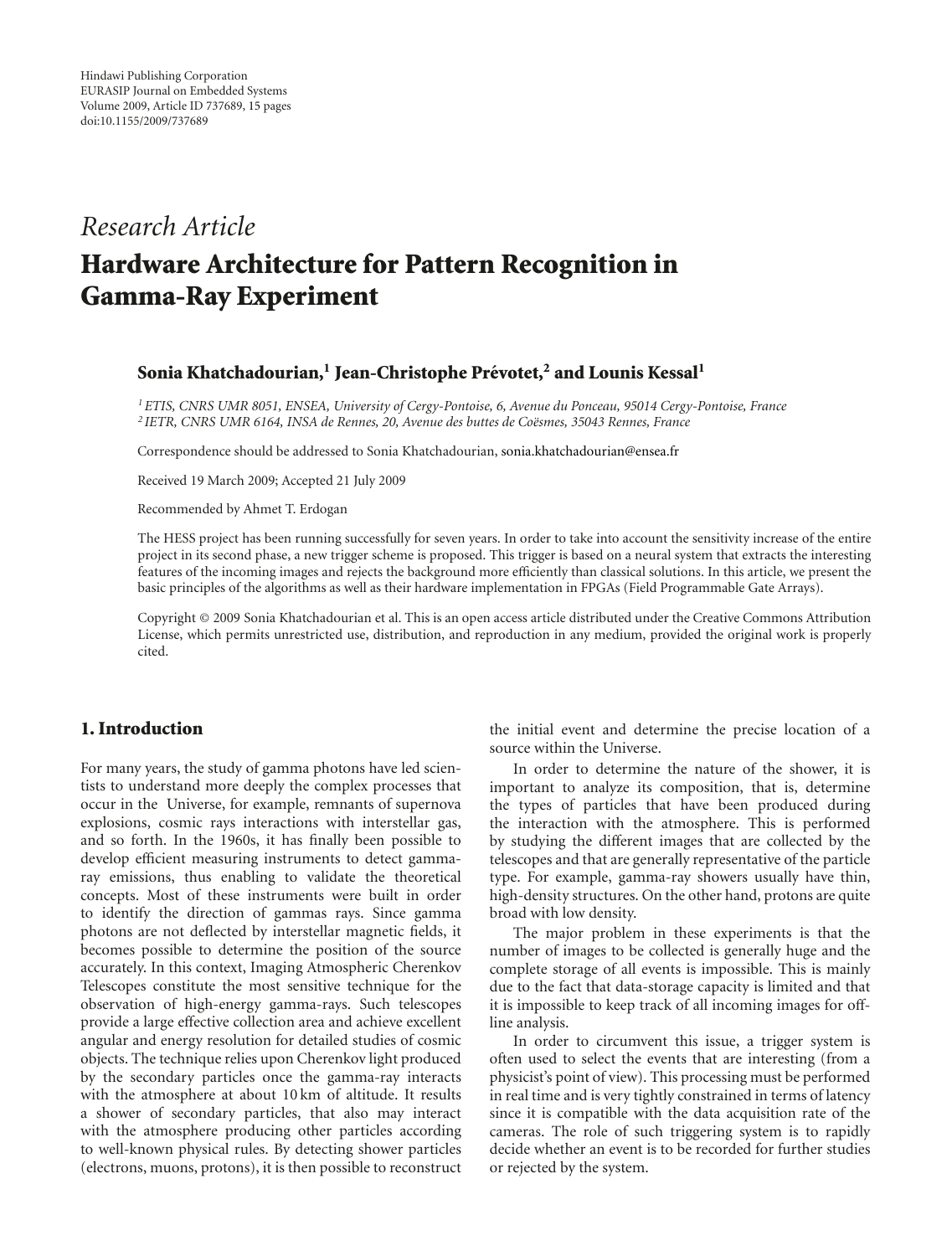The organization of this paper is given as follows: the context of our work is presented in Section 2. Section 3 describes the algorithms that are envisaged in order to build a new trigger system. Considerations on hardware implementations are then provided in Section 4 and Section 5 describes the results in terms of timing and resource usage.

# **2. The HESS Project**

The High-Energy Stereoscopic System (HESS) is a system of imaging Cherenkov telescopes that strive to investigate cosmic gamma rays in the 100 GeV to 100 TeV energy range [1]. It is located in Namibia at an altitude of 1800 m where the optical quality is excellent. The Phase-I of this project went into operation in Summer 2002 and consists of four Large Cherenkov Telescopes (LCT), each of  $107 \text{ m}^2$  mirror area in order to provide a good stereoscopic viewing of the air showers. The telescopes are arranged on a square of 120 m sides, enabling thus to optimize the collection area.

The cameras of the four telescopes serve to capture and record the Cherenkov images of air showers. They have excellent resolution since the pixel size is very small: each camera is equipped of 960 photomultiplier tubes (PMTs) that are assimilated to pixels.

An efficient trigger scheme has also been designed in order to reject background such as the light of the night sky that interferes with measurements. Next sections describe both phases of the project in terms of triggering issues.

*2.1. Phase-I.* The trigger system of the HESS Phase-I project is devised in order to make use of the stereoscopic approach: simultaneous observation of interesting images must be required in order to store a specific event [2]. This coincidence requirement reduces the rate of background events, that is, events that may be assimilated to night sky noise. It is composed of two separate levels (L1 and the central trigger).

At the first level, a basic threshold is applied on signals collected by the camera. A trigger occurs if the signals in *M* pixels within a 64-pixel sector of the camera exceed a value of *N* photoelectrons. This enables to get rid of isolated pixels and thus to eliminate the noise. The pixel signals are sampled using 1 GHZ Analogue Ring Samplers (ARSs) [3] with a ring buffer depth of 128 cells. Following a camera trigger, the ring buffer is stopped and its content is digitized, summed and written in an FPGA buffer. After read-out, the camera is ready for the next event, and further processing may be performed including the transmission of data via optical cable to the PC processor farm located in the control building.

The Central Trigger System (CTS) consists in implementing the coincidence between the four telescopes. It identifies the status of the telescopes and writes this information as well as an absolute time (measured by a GPS) into an FIFO (Firstin First-out) memory for each system coincidence. Once the data have been written in this FIFO, the CTS is ready to process new incoming events, about 330 nanoseconds after the coincidence occurred. The FIFO memory has a depth of



Figure 1: Schematic of the HESS Trigger System.



Figure 2: Schematic of the VLCT Trigger System.

16000 events and is read out asynchronously. A schematic illustration of the HESS trigger system is depicted in Figure 1.

*2.2. Phase-II.* Since its inception in 2002, the HESS project keeps on delivering very significant results. In this very promising context, researchers of the collaboration have decided to improve the initial project by adding a new Very Large Central Telescope (VLCT) in the middle of the four existing ones. This new telescope should permit to increase the sensitivity of the global system as well as improving resolution for high-energy particles. It is composed of 2048 pixels which represent the energy of the incident event.

Considering the new approach, the quantity of data to be collected would drastically increase, and it becomes necessary to build a new trigger system in order to be compatible with the new requirements of the project.

One of the most challenging objectives of the HESS project is to detect particles which energy are below 50 GeV. In this energy range, it is not conceivable to use all telescopes (since the smallest ones cannot trigger), and only the fifth telescope may be used in a monoscopic mode.

The structure of the new triggering system is depicted in Figure 2. Data coming from the VLCT camera consist of 2048 pixels values which are first stored in a Serial Analog Memory (SAM). In parallel, data are also sent to a level 1 trigger (L1) whose structure is described in Section 2.1. The L1 trigger applies a basic analog threshold on the pixel's values and generates a binary signal indicating whether an event has to be kept (L1accept) or rejected (L1reject). In the case where an event is accepted, the entire image is converted into digital patterns. These data are stored in FIFO memories until a L2accept/L2reject signal coming from a second level trigger (L2) is generated.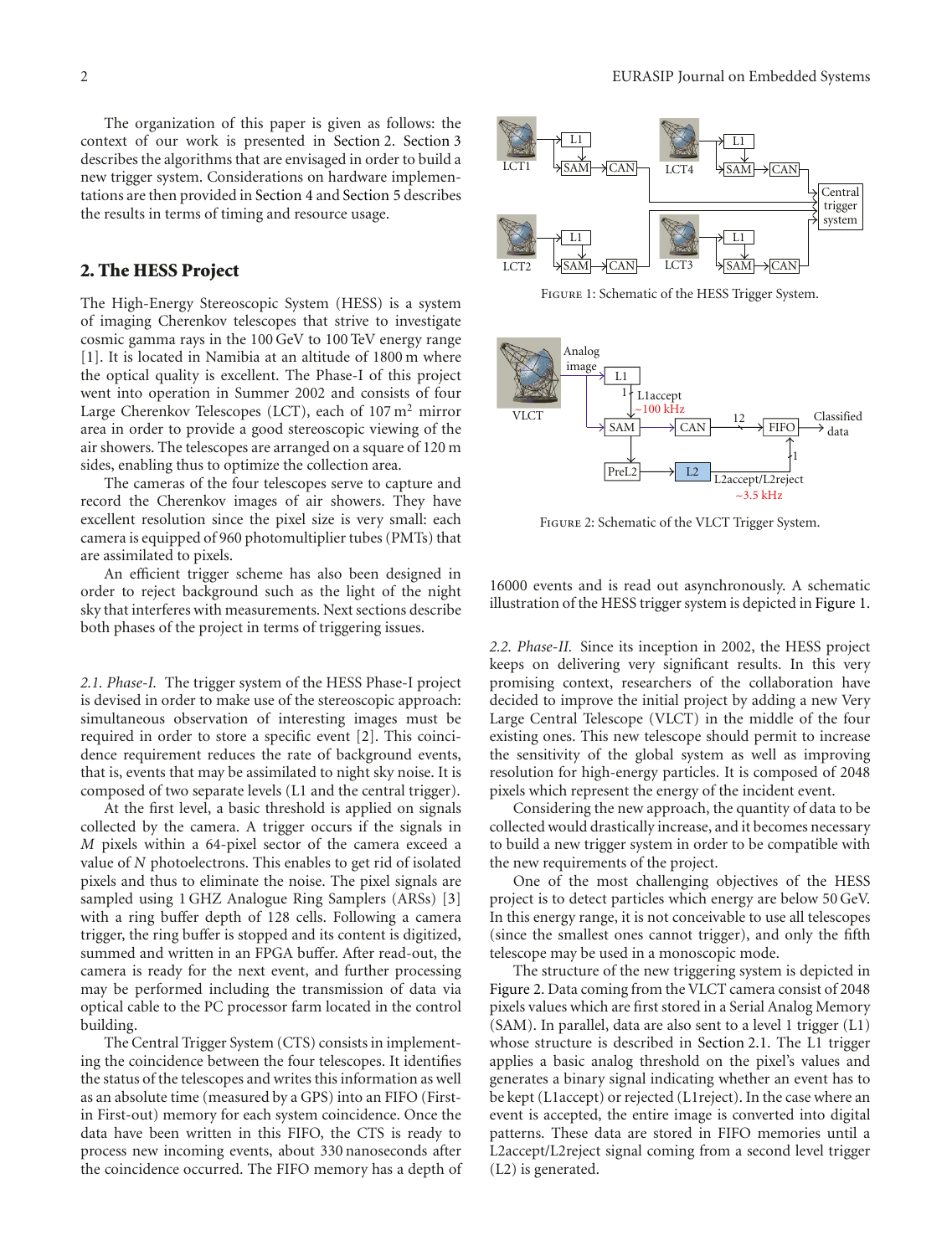#### EURASIP Journal on Embedded Systems 3



Figure 4: Overview of Hillas moments.

regarding the interest of a particular event. In this context, two parallel studies have been led in order to identify the best algorithms to implement at that level. The first study relied on the Hillas parameters which are seen as a classical solution in astrophysics pattern recognition. The second study that has been envisaged is to use pattern recognition tools such as neural networks associated with an intelligent preprocessing. Both approaches are described in the next sections.

#### *3.1. The First Approach*

*3.1.1. Hillas Parameters.* Hillas parametrization has been introduced in [4]. The retained method consists in isolating image descriptors which are based on image shape parameters such as length (*L*) and width (*W*) as well as an angle (*α*). The *α* angle represents the angle of the image with the direction of the emitting source location (see Figure 4). This approach globally considers that gamma's signatures are mainly elliptical in shape whereas other particle's signatures are most irregular. This assumption is often the case in practice. Nevertheless, signatures strongly depend on the distance between the impact point of the ray shower and the telescope. This may lead to various types of images for the same event nature and constitutes a real challenge for identification (see Figure 3).

*3.1.2. The Classifier.* In this first approach, the classifier consists in applying thresholds on the hillas parameters (or a combination of these parameters) computed on the incoming images in order to distinguish gamma signatures between all collected images. One of the best parameters that have been identified as a good discriminator is the Center of Gravity (*CoG*). This parameter represents the center of gravity of all illuminated pixels within the ellipse.

In this case, the recognition of particles is performed according the following rule:

- (a) if  $CoG < t$ , then the event is recognized as a gamma particle;
- (b) if  $CoG \geq t$  and  $\alpha < 20$  deg, then the event is recognized as a gamma particle;
- (c) otherwise, the event is rejected.

*t* is a parameter which is adjusted according to the data set.



Figure 3: Gamma (1–4), muon (5-6), and proton (7-8) images of different energies.

In parallel, data are sent to the PreL2 stage which thresholds the incoming pixels according to 3 energy levels. Each pixel value is coded into 2 bits corresponding to 3 states of energies. These images are then sent to the L2 Trigger. L1 and L2 trigger decisions are expected at average rates of 100 KHz and 3.5 KHz, respectively. Examples of simulated images are depicted in Figure 3.

#### **3. The HESS2 L2 Triggering System**

In order to cope with the new performances of the HESS Phase-II system, an efficient L2 trigger scheme is currently being built. Like all triggers, it aims to provide a decision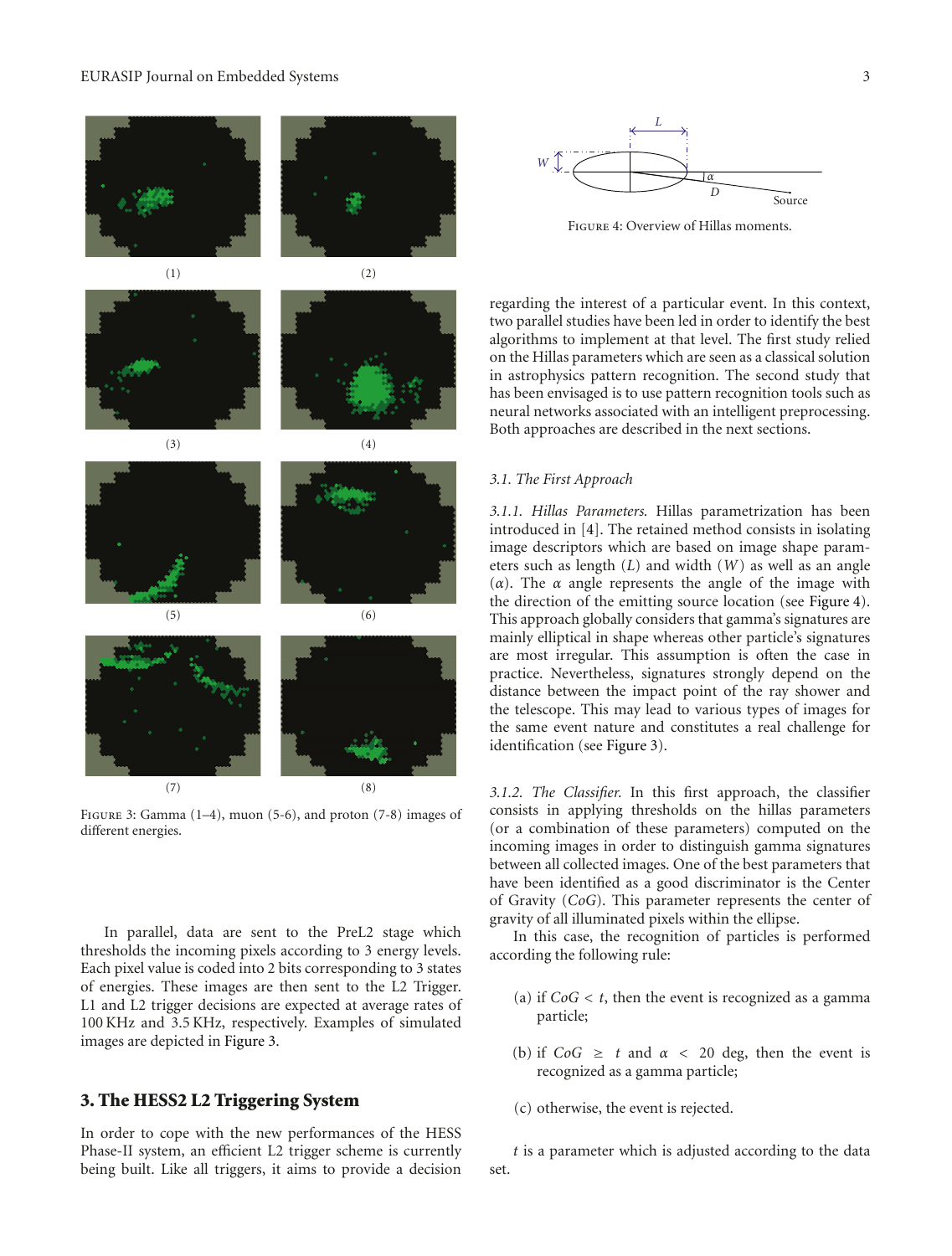The major drawback of such approach is that the considered thresholds consist of constant values. Thus, a lack of flexibility is to be deplored. For example, it does not allow to take into consideration the various conditions of the experiment that may have a significant impact on the shape of signatures.

*3.2. Intelligent Preprocessing.* The second studied approach aims to make use of algorithms that already brought significant results in terms of pattern recognition. Neural networks are good candidates because they are a powerful computational model. On the other hand, their inherent parallelism makes them suitable for a hardware implementation. Although used in different fields of physics, these algorithms based on neural networks have successfully been implemented and have already proved their efficiency [5, 6]. Typical applications include particle recognition in tracking systems, event classification problems, off-line reconstruction of event, and online trigger in High-Energy Physics.

From the assumption that neural networks may be useful in such experiments, we have proposed a new Level 2 (L2) trigger system enabling to implement rather complex processing on the incoming images. The major issue with neural networks resides in the learning phase which strives to identify optimal parameters (weights) in order to solve the given problem. This is true when considering unsupervised learning in which representative patterns have to be iteratively presented to the network in a first learning phase until the global error has reached a predefined value.

One of the most important drawbacks of this type of algorithms is that the number of weights strongly depends on the dimensionality of the problem which is often unknown in practice. This implies to find the optimal structure of the network (number of neurons, number of layers) in order to solve the problem.

Moreover, the curse of dimensionality [7] constitutes another challenge when dealing with neural networks. This problem expresses a correlation between the size of the network and the number of examples to furnish. This relation is exponential, that is, if the network's size becomes significant, the number of training examples may become relatively huge. This cannot be considered in practice.

In order to reduce the size of the network, it is possible to simplify its, task that is, reduce the dimensionality of the problem. In this case, a preprocessing step aims at finding correlations on data and at applying basic transformations in order to ease the resolution. In this study, we advise to use an "intelligent" preprocessing based on the extraction of the intrinsic features of the incoming images.

The structure of the proposed L2 trigger is depicted in Figure 5. It is divided into three stages. A rejection step aims to eliminate isolated pixels and small images that cannot be processed by the system. A second step consists in applying a preprocessing on incoming data. Finally, the classifier takes the decision according to the nature of the event to identify. These different steps are described in the following sections.



Figure 5: Schematic of the HESS Phase-II Trigger System.

*3.2.1. The Rejection Step.* The rejection step has two significant roles. First, it aims to remove isolated pixels that are typically due to background. These pixels are eliminated by applying a filtering mask on the entire image in order to keep the only relevant information, that is, clusters of pixels. This consists in testing the neighborhood of each pixel of the image. As the image has an hexagonal mesh grid, a hexagonal neighborhood is used. The direct neighborhood of each pixel of the image is tested. If none of the 6 neighbors are activated, the corresponding central pixel is considered as isolated and deactivated. Second, the rejection step permits to eliminate particles that cannot be distinguished by the classifier. Very small images (*<*4 pixels) are discarded since they contain poor information that cannot be deciphered.

*3.2.2. The Preprocessing Step.* The envisaged system is based on a preprocessing step whose role consists in applying basic transformations on incoming images in order to isolate the main characteristics of a given image. The most important role of the preprocessing is to guarantee invariance in orientation (rotation and translation) of the incoming images. Since signatures of particles within the image depend on the impact point of an incident particle, the image may result in a series of pixels located wherever on the telescope. Without using a preprocessing stage based on orientation invariance, the 2048 inputs of the classifier would completely differ from an image to another although the basic shape of the particle would remain the same.

The retained preprocessing is based on the use of Zernike moments. These moments are mainly considered in shape reconstruction [8] and can be easily made invariant to changes in objects orientation. They are defined as a set of orthogonal functions based on complex polynomials originally introduced in [9]. Zernike polynomials can be expressed as

$$
V_{pq}(r,\theta) = R_{pq}(r)e^{iq\theta},\qquad(1)
$$

where  $i = \sqrt{(-1)}$ ,  $p$  is a nonnegative integer,  $q$  is apositive integer such as  $p-q$  is even and  $p \leq q$ , *r*: length of a vector from the origin to a point  $(x, y)$  such as  $r \leq 1$ , that is,  $r = \sqrt{x^2 + y^2}/r_{\text{max}}$  where  $r_{\text{max}} = \max \sqrt{x^2 + y^2}$ ,  $\theta$ : angle between the *x* axis and the vector extending from the origin to a point $(x, y)$ .

 $R_{pq}(r)$ : Zernike polynomial defined as:

$$
R_{pq}(r) = \sum_{k=q,|p-k|\text{even}}^p B_{pqk} r^k
$$
 (2)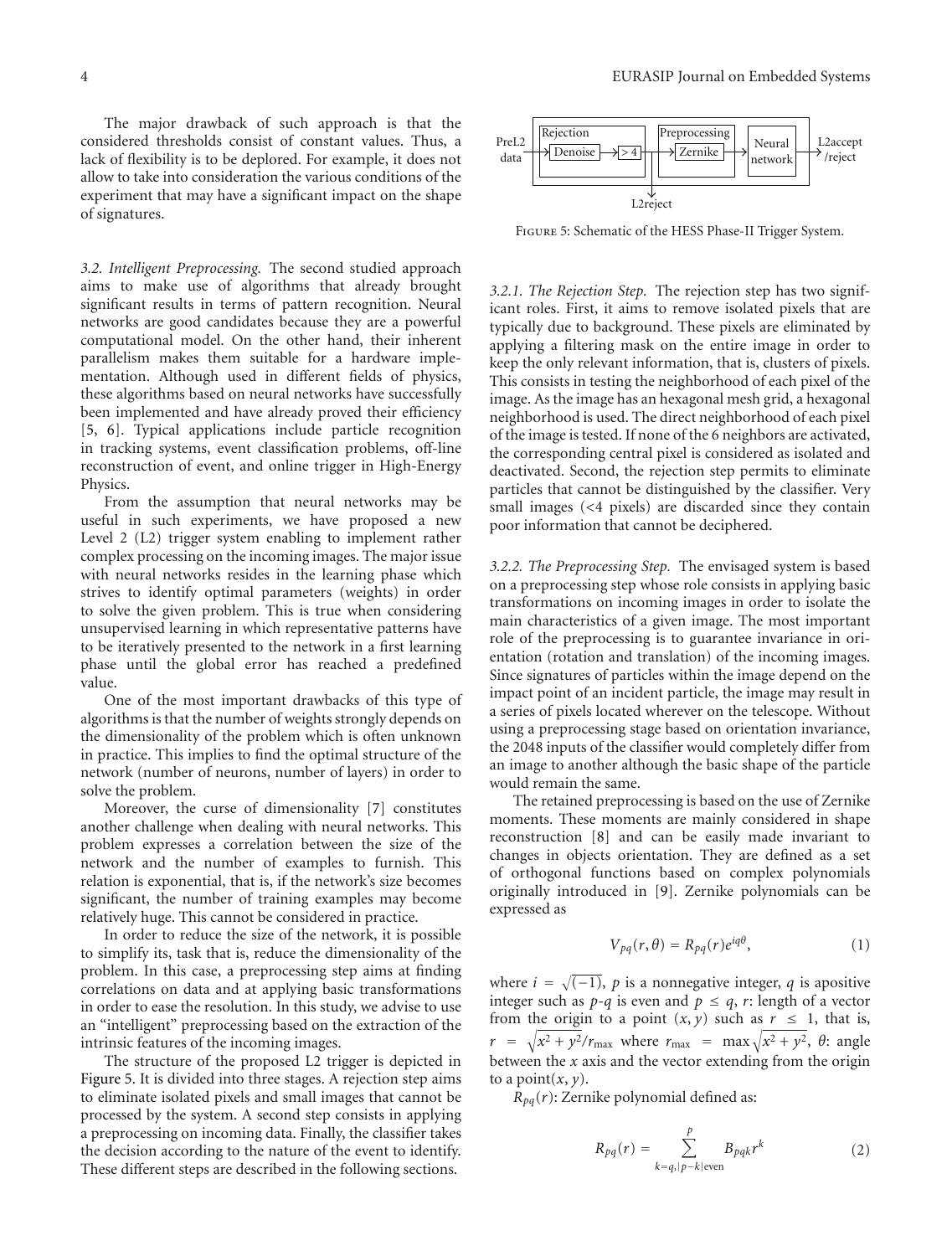with  $B_{pqk} = (-1)^{(p-k)/2}(((p+k)/2)!/((p-k)/2)!((k+k)/2)!)/(k+k)$ |*q*|)*/*2)!((*k* − |*q*|)*/*2)!)*.*

Zernike moments  $Z_{pq}$  are expressed according to

$$
Z_{pq} = \frac{p+1}{\pi} \sum_{x} \sum_{y} I(x, y) V_{pq}^{*}(r, \theta), \tag{3}
$$

where  $I(x, y)$  refers to the pixels' value of coordinates(x,y). The rotation invariance property of Zernike moments is due to the intrinsic nature of such moments. In order to guarantee translation invariance as well, it is necessary to align the center of the object to the center of the unit circle. This may be performed by changing the coordinates *x* and *y* of each processing point by the coordinates  $x - x_0$  and  $y - y_0$ where  $x_0$  and  $y_0$  refer to the center of the signature and may be obtained by

$$
x_0 = \frac{\sum_X \sum_Y xI(x, y)}{\sum_X \sum_Y I(x, y)}, \qquad y_0 = \frac{\sum_X \sum_Y yI(x, y)}{\sum_X \sum_Y I(x, y)}.
$$
 (4)

In this case, *r* is expressed as follows:

$$
r = \frac{\sqrt{(x - x_0)^2 + (y - y_0)^2}}{r_{\text{max}}},
$$
\n(5)

where  $r_{\text{max}} = \max \sqrt{(x - x_0)^2 + (y - y_0)^2}$ .

In the context of our application, it has been found that considering the first 8-order Zernike moments was sufficient to obtain the best performances. This implies to compute 25 polynomials for each of the pixels within an image. Then, it is necessary to accumulate these values in order to obtain 25 real values corresponding to all the Zernike moments of the image. The module of these moments is then computed and a normalization step is fulfilled in order to scale the obtained values within the −1 to 1 range. These values are then provided to the neural network.

*3.2.3. The Neural Classifier.* The envisaged classifier is a feed-forward neural network named Multilayer Perceptron (MLP) with one hidden layer and three outputs. The general structure of such a network is depicted in Figure 6:

According to the nature of the network, the value of the output may be computed according to (6).

$$
y = g\left(\sum_{j=0}^{M} w_{kj}^{(2)} g\left(\sum_{i=0}^{d} w_{ji}^{(1)} x_i\right)\right).
$$
 (6)

In (6), *y* represents the output;  $w_{kj}^{(2)}$  and  $w_{ji}^{(1)}$ , respectively, represent the weights connecting the output layer and the hidden layer and the weights connecting the hidden layer and the input nodes. *M* is the number of neurons in the hidden layer and *d* is the number of inputs. *xi* denotes the value of an input node and *g* is an activation function. In our case, the nonlinear function *g* has been used:

$$
g(x) = \tanh(x) = \frac{e^x - e^{-x}}{e^x + e^{-x}}.
$$
 (7)



Figure 6: Structure of a 2-layer perceptron.

In the considered application, the output layer is composed of a three neurons (which value ranges between −1 and 1) corresponding to the type of particle to identify. Each output refers to a gamma, proton, and muon particle, respectively. If the value of an output neuron is positive, it may be assumed that the corresponding particle has been identified by the network. In the case that more than one output neuron is activated, the maximum value is taken into account.

The learning phase has been performed off-line on a set of 4500 patterns computed on simulated images as the HESS2 telescope is not yet installed. The simulated images are generated thanks to series of Monte Carlo simulations. These patterns covered all ranges of energies and types of particles. 1500 patterns were considered for each class of particles. A previous study had determined the reliability of the patterns in order to consider the most representative patterns that may be collected by the telescope.

A classical backpropagation algorithm has been programmed off-line in order to get the optimal value of weights. The training have been performed simultaneously on two sets of patterns (learning and testing set). Once the error on the testing phase was minimum, the training was stopped ensuring that the weights had an optimal value.

The size of the input layer was determined according to the type of preprocessing that was envisaged. In the case of a Zernike preprocessing, this number has been set to 25 since it corresponds to the number of outputs furnished by the preprocessing step.

The number of hidden nodes (in the hidden layer) has been evaluated regarding the results obtained on a specific validation set of patterns. This precaution has been handled in order to ensure that the neural network was able to generalize on new data (i.e., it has not learnt explicitly).

*3.3. Simulated Performances.* The best performances that have been obtained are summarized in Table 1. It corresponds to a trigger with a preprocessing based on the first 25 Zernike moments. Other results concerning different preprocessings have also been described in [10].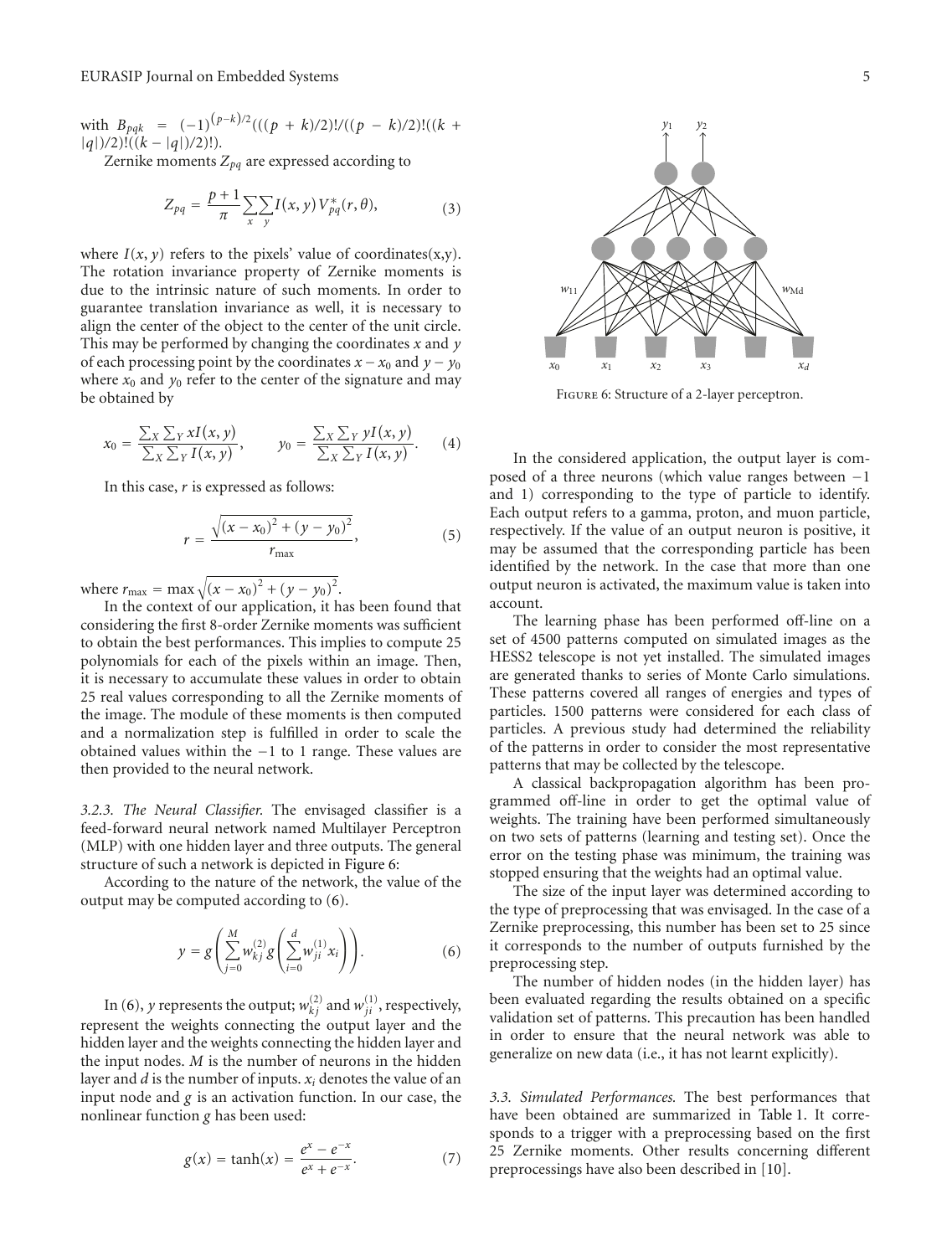TABLE 1: Performances according to both approaches.

|                 | Gamma | Muon | Proton |
|-----------------|-------|------|--------|
| Hillas approach | 60%   | 56%  | 37%    |
| Neural approach | 95%   | 58%  | 41%    |

According to Table 1, it may be seen that the neural solution provides significant improvement compared to classical methods in terms of classification. This improvement resides in the fact that a largest dimensionality of the problem has been taken into account. Whereas Hillas processing takes only five parameters into consideration, the number of inputs in the case of a neural preprocessing is set to 25. Moreover, as the Hillas approach only consists in applying strong "cuts" on predefined parameters, the neural approach is more flexible and guarantees nonlinear decision boundaries. It may be assumed that the considered neural network is capable of extracting the relevant information and discriminate between all images, efficiently. The major drawback of the neural approach is its relative complexity in terms of computation and hardware implementation. Although Hillas algorithms may be implemented in software, it is impossible to implement both the neural network and the preprocessing step in the same manner. In this context, dedicated circuits have to be designed in order to be compliant with the strong timing constraints imposed by the entire system. In our case, an L2-decision has to be taken at a rate of 3.5 KHz which corresponds to a timing constraint of 285 microseconds.

#### **4. Hardware Implementation**

The complete L2 trigger system is currently being built, making intensive use of the reconfigurable technology. Components such as FPGAs constitute an attractive alternative to classical circuits such as ASICs (Application Specific Integrated Circuits). This type of reconfigurable circuits tends to be more and more efficient in terms of speed and logic resources and is more and more envisaged in deeply constrained applications.

*4.1. Hardware Implementation of Zernike Moments.* Although very efficient, Zernike moments are known for their computation complexity. Many solutions have been proposed for the fast implementation of the Zernike moments. Some algorithms are based on recursivity [11], reuse of previous parts of the computation [12] or moment generators [13].

Since using a moment generator allows a reduction of the number of operations, we have decided to follow this approach, that is, to compute Zernike moments from accumulation moments.

*4.1.1. Zernike Moments via Accumulation Moments.* The mechanism of a moment generator [14] can be summarized by the expression of the geometric moments with respect



Figure 7: Image topology in the L2-trigger of the HESS Phase-II project.

to the point of coordinates  $(N_x, N_y)$  from the accumulation moments:

$$
m_{p,q}^{N_x, N_y} = \sum_{x=0}^{N_x} \sum_{y=0}^{N_y} (N_x - x)^p (N_y - y)^q I(x, y)
$$
  
= 
$$
\sum_{e=0}^{p} \sum_{f=0}^{q} S(p, e) S(q, f) \psi_{e,f}
$$
 (8)

with  $\psi_{e,f}$  being the accumulation moments of order  $(e, f)$ , and  $I(x, y)$  being the pixels' values in the image and

$$
S = \begin{pmatrix}\n1 & 0 & 0 & 0 & 0 & 0 & \cdots \\
-1 & 1 & 0 & 0 & 0 & 0 & 0 \\
1 & -3 & 2 & 0 & 0 & 0 \\
-1 & 7 & -12 & 6 & 0 & 0 \\
1 & -15 & 50 & -60 & 24 & 0 \\
-1 & 31 & -180 & 390 & -360 & 120 \\
\vdots & & & & & \ddots\n\end{pmatrix}.
$$
\n(9)

According to (8), it is important to note that geometric moments may be expressed as a function of accumulation moments. In the context of our application, (10) to (23) demonstrate how to calculate the Zernike moments from the geometric moments and thus from accumulation moments.

Note that, in the particular case of HESS Phase-II, one of the issues is the image topology which consists of a hexagonal grid with empty corners (see Figure 7). Since Zernike moments are continuous, they are particularly suitable for this type of images. The following equations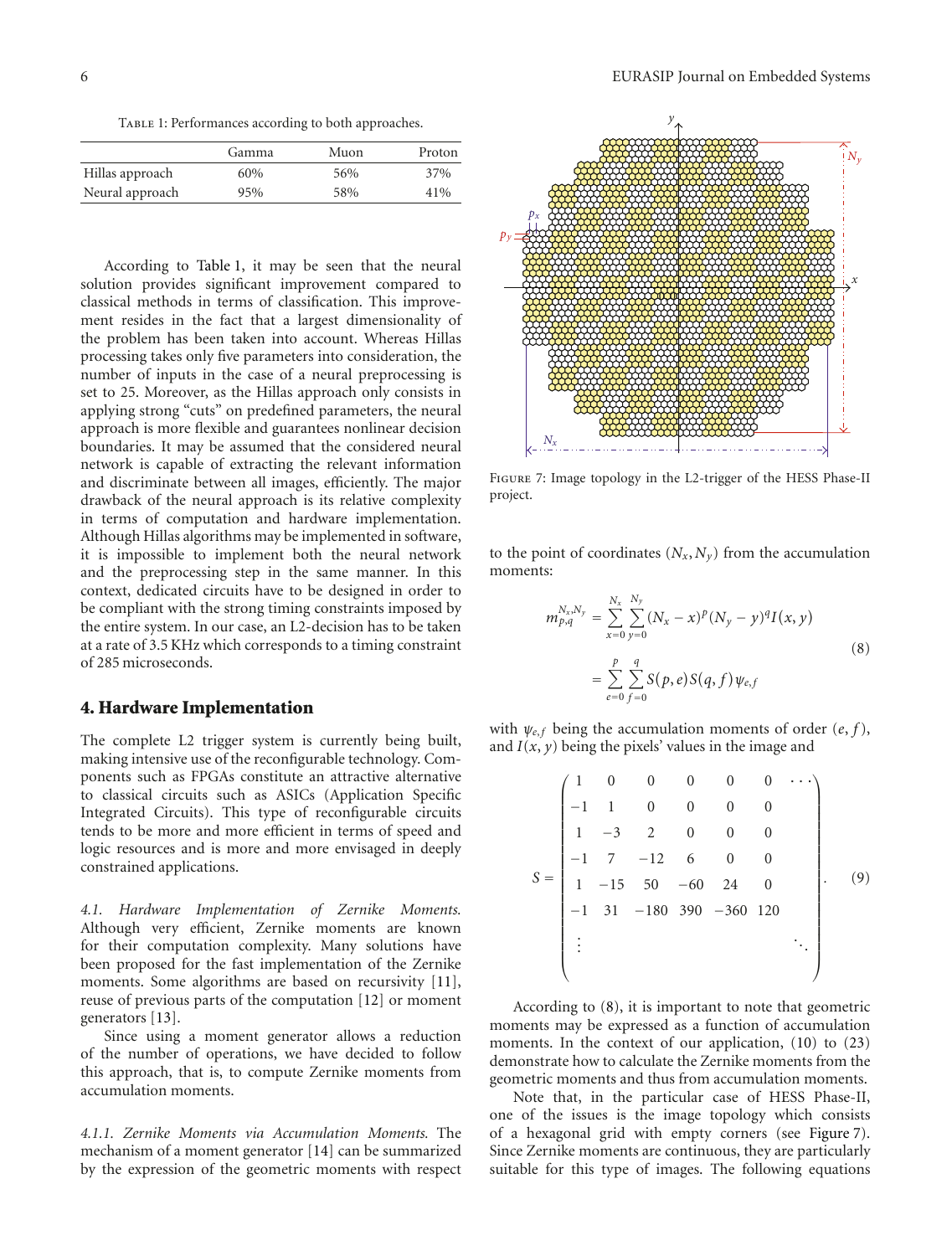aim to express the Zernike moments from the accumulation moments in the particular context of HESS Phase-II.

We have seen that Zernike moments may be expressed as follows:

$$
Z_{pq} = \frac{p+1}{\pi} \sum_{x} \sum_{y} I(x, y) \sum_{k=q, p-k \text{ even}}^{p} B_{pqk} r^k e^{iq\theta}.
$$
 (10)

The expressions of  $r$  and  $e^{iq\theta}$  can be rewritten as

$$
r = \frac{\sqrt{(x - x_0)^2 + (y - y_0)^2}}{r_{\text{max}}},
$$
 (11)

where  $(x_0, y_0)$  are the coordinates of the image center computed as explained in (4):

$$
e^{iq\theta} = \frac{((x - x_0) + i(y - y_0))^q}{((x - x_0)^2 + (y - y_0)^2)^{q/2}}.
$$
 (12)

In order to simplify the equations, we note  $X = x - x_0$ and  $Y = y - y_0$ . In this case,

$$
Z_{pq} = \frac{p+1}{\pi} \sum_{x} \sum_{y} I(x, y) \sum_{k=q, p-k \text{ even}}^{p} \frac{B_{pqk}}{r_{\text{max}}^k}
$$
  
 
$$
\times (X^2 + Y^2)^{(k-q)/2} (X + iY)^q.
$$
 (13)

According to the binomial theorem, the development of a given polynom can be expressed as follows:

$$
(a+b)^n = \sum_{m=0}^n C_n^m a^{n-m} b^m.
$$
 (14)

It is then possible to modify the following expressions:

$$
(X^{2} + Y^{2})^{(k-q)/2} = \sum_{\xi=0}^{(k-q)/2} C_{(k-q)/2}^{\xi} X^{k-q-2\xi} Y^{2\xi},
$$
  

$$
(X + iY)^{q} = \sum_{\xi=0}^{q} C_{q}^{\xi} i^{\xi} X^{q-\xi} Y^{\xi}.
$$
 (15)

Thus, (13) can be reformulated as follows:

$$
Z_{pq} = \frac{p+1}{\pi} \sum_{k=q, p-k \text{ even}}^p \frac{B_{pqk}}{r_{\text{max}}^k} \sum_{\zeta=0}^{q} \sum_{\xi=0}^{(k-q)/2} i^{\zeta} C_q^{\zeta} C_{(k-q)/2}^{\xi}
$$

$$
\times \sum_{x} \sum_{y} X^{k-\zeta-2\xi} Y^{2\xi+\zeta} I(x, y)
$$

$$
= \frac{p+1}{\pi} \sum_{k=q,p-k \text{ even}}^{p} (-1)^{k} \frac{B_{pqk}}{r_{\text{max}}^{k}} \sum_{\zeta=0}^{q} \sum_{\xi=0}^{(k-q)/2} i^{\zeta} C_{q}^{\zeta} C_{(k-q)/2}^{\xi}
$$

$$
\times \sum_{x} \sum_{y} (x_{0} - x)^{k-\zeta-2\xi} (y_{0} - y)^{2\xi+\zeta} I(x, y).
$$
(16)

The next step consists in considering the last point  $(N_x, N_y)$  in the equation of Zernike moments with respect to the center of the image:

$$
Z_{pq} = \frac{p+1}{\pi} \sum_{k=q,p-k \text{ even}}^{p} (-1)^{k} \frac{B_{pqk}}{r_{\text{max}}^{k}} \sum_{\zeta=0}^{q} \sum_{\xi=0}^{(k-q)/2} i^{\zeta} C_{q}^{\zeta} C_{(k-q)/2}^{\xi}
$$
  
\n
$$
\times \sum_{x} \sum_{y} (x_{0} - N_{x} + N_{x} - x)^{k-\zeta-2\xi}
$$
  
\n
$$
\times (y_{0} + N_{y} - N_{y} - y)^{2\xi+\zeta} I(x, y)
$$
  
\n
$$
= \frac{p+1}{\pi} \sum_{k=q,p-k \text{ even}}^{p} (-1)^{k} \frac{B_{pqk}}{r_{\text{max}}^{k}} \sum_{\zeta=0}^{q} \sum_{\xi=0}^{(k-q)/2} i^{\zeta} C_{q}^{\zeta} C_{(k-q)/2}^{\xi}
$$
  
\n
$$
\times \sum_{a=0}^{k-\zeta-2\xi} C_{k-\zeta-2\xi}^{a} X_{c}^{k-\zeta-2\xi-a} \sum_{b=0}^{2\xi+\zeta} C_{2\xi+\zeta}^{b} Y_{c}^{2\xi+\zeta-b}
$$
  
\n
$$
\times \sum_{x} \sum_{y} (N_{x} - x)^{a} (-N_{y} - y)^{b} I(x, y),
$$
  
\n(17)

where  $X_c = x_0 - N_x$  and  $Y_c = y_0 + N_y$ .

Since the coordinates of the pixels in the image are expressed as real numbers, we need to express these coordinates with integers in order to formulate the Zernike moments in function of the geometric moments. As we can see in Figure 7, the even rows have to be distinguished from the odd rows. Therefore, the *x* coordinate is expressed in two different ways according to the type of row (even or odd row).

*x* and *y* may be expressed as

$$
x = \begin{cases} (x_d - 0.5)p_x + \text{offset}_x, & \text{if } y_d\%2 = 1, \\ (x_d - 1)p_x + \text{offset}_x, & \text{if } y_d\%2 = 0, \\ y = (1 - y_d)p_y + \text{offset}_y, \end{cases}
$$
(18)

where  $x_d$  and  $y_d$  are positive integers such as  $x_d = 1 \cdots X_d$ and  $y_d = 1 \cdots Y_d$  with  $X_d = 48$  corresponding to the number of columns, and  $Y_d = 52$  corresponding to the number of rows.  $p_x$  (resp.,  $p_y$ ) is the distance between two adjacent columns (resp., rows) and offset*<sup>x</sup>* and offset*<sup>y</sup>* correspond to the new position of the origin of the image in the upper left corner.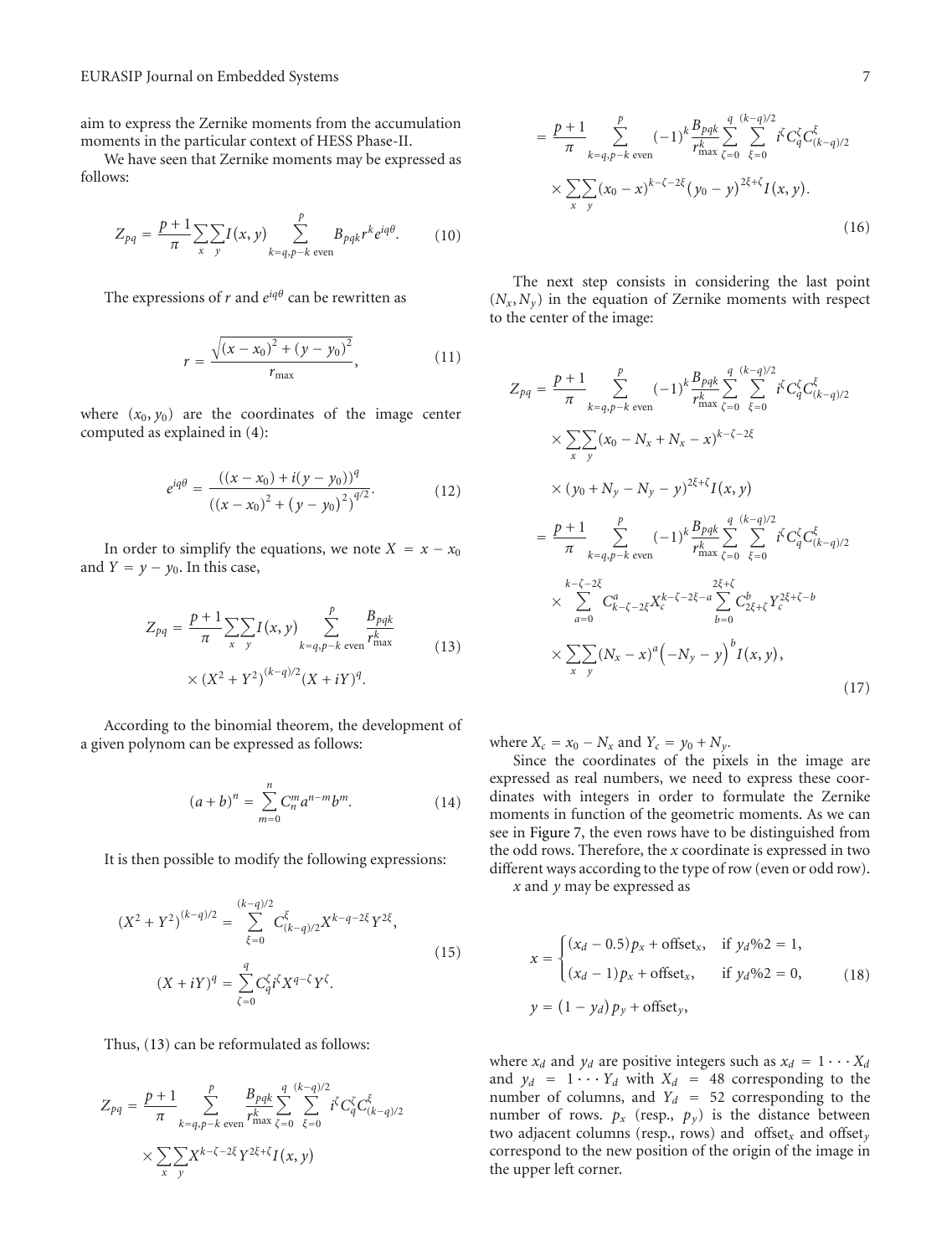In the following equations, since the first part of the expressions does not change, the second part is just developed:

$$
\sum_{x} \sum_{y} (N_x - x)^a (-N_y - y)^b I(x, y)
$$
\n
$$
= \sum_{x_d=1}^{X_d} \sum_{y_d=1, y_d \% 2=1}^{Y_d} (N_x - ((x_d - 0.5) p_x + \text{offset}_x))^a
$$
\n
$$
\times (-N_y - ((1 - y_d) p_y + \text{offset}_y))^b f(x_d, y_d)
$$
\n
$$
+ \sum_{x_d=1, y_d=1, y_d \% 2=0}^{Y_d} (N_x - ((x_d - 1) p_x + \text{offset}_x))^a
$$
\n
$$
\times (-N_y - ((1 - y_d) p_y + \text{offset}_y))^b f(x_d, y_d).
$$
\n(19)

Notice that  $N_x = p_x X_d$  and  $N_y = p_y Y_d$ :

$$
\sum_{x} \sum_{y} (N_x - x)^a (-N_y - y)^b I(x, y)
$$
\n
$$
= \sum_{x_d=1}^{X_d} \sum_{y_d=1, y_d \gg 0}^{Y_d} ((X_d - x_d) p_x + 0.5 p_x - \text{offset}_x)^a
$$
\n
$$
\times \left( (-Y_d + y_d) p_y - p_y - \text{offset}_y \right)^b I(x_d, y_d) \qquad (20)
$$
\n
$$
+ \sum_{x_d=1}^{X_d} \sum_{y_d=1, y_d \gg 0}^{Y_d} ((X_d - x_d) p_x + p_x - \text{offset}_x)^a
$$
\n
$$
\times \left( (-Y_d + y_d) p_y - p_y - \text{offset}_y \right)^b I(x_d, y_d).
$$

In this case, we propose to figure out the even and odd parts of the image, let  $y_d = 2y_{ed}$  if  $y_d\%2 = 0$  and  $y_d = 2y_{od}$ 1 if  $y_d\%2 = 1$ . In this case, the sums on  $y_d$  will be bounded by *Yd/*2 and

$$
\sum_{x} \sum_{y} (N_x - x)^a (-N_y - y)^b I(x, y)
$$
\n
$$
= \sum_{x_d=1}^{X_d} \sum_{y_{od}=1}^{Y_d/2} ((X_d - x_d) p_x + 0.5 p_x - \text{offset}_x)^a
$$
\n
$$
\times \left( -2p_y \left( \frac{Y_d}{2} - y_{od} \right) - 2p_y - \text{offset}_y \right)^b I(x_d, y_{od}) \quad (21)
$$
\n
$$
+ \sum_{x_d=1}^{X_d} \sum_{y_{od}=1}^{Y_d/2} ((X_d - x_d) p_x + p_x - \text{offset}_x)^a
$$
\n
$$
\times \left( -2p_y \left( \frac{Y_d}{2} - y_{ed} \right) - p_y - \text{offset}_y \right)^b I(x_d, y_{ed})
$$

$$
\begin{split}\n&= \sum_{x_d=1}^{X_d} \sum_{y_{od}=1}^{Y_d/2} I(x_d, y_{od}) \\
&\times \sum_{c=0}^{a} C_a^c (0.5 p_x - \text{offset}_x)^{a-c} p_x^c (X_d - x_d)^c \\
&\times \sum_{d=0}^{b} C_b^d \left(-2 p_y - \text{offset}_y\right)^{b-d} \left(-2 p_y\right)^d \left(\frac{Y_d}{2} - y_{od}\right)^d \\
&+ \sum_{x_d=1}^{X_d} \sum_{y_{od}=1}^{Y_d/2} I(x_d, y_{ed}) \\
&\times \sum_{c=0}^{a} C_a^c (p_x - \text{offset}_x)^{a-c} p_x^c (X_d - x_d)^c \\
&\times \sum_{d=0}^{b} C_b^d \left(-p_y - \text{offset}_y\right)^{b-d} \left(-2 p_y\right)^d \left(\frac{Y_d}{2} - y_{ed}\right)^d \\
&= \sum_{d=0}^{a} \sum_{c}^{b} C_a^c M_{\text{odd}}^{a-c} N^c C_b^d O_{\text{odd}}^{b-d} P^d\n\end{split} \tag{22}
$$

$$
= \sum_{c=0}^{n} \sum_{d=0}^{n} C_a^c M_{\text{odd}}^{a-c} N^c C_b^d O_{\text{odd}}^{b-d} P^d
$$
  
\n
$$
\times \sum_{x_d=1}^{X_d} \sum_{y_{od}=1}^{Y_d/2} (X_d - x_d)^c \left(\frac{Y_d}{2} - y_{od}\right)^d I(x_d, y_{od})
$$
  
\n
$$
+ \sum_{c=0}^{a} \sum_{d=0}^{b} C_a^c M_{\text{even}}^{a-c} N^c C_b^d O_{\text{even}}^{b-d} P^d
$$
  
\n
$$
\times \sum_{x_d=1}^{X_d} \sum_{y_{cd}=1}^{Y_d/2} (X_d - x_d)^c \left(\frac{Y_d}{2} - y_{ed}\right)^d I(x_d, y_{ed}),
$$
\n(23)

where  $M_{\text{odd}} = 0.5p_x - \text{offset}_x$ ,  $M_{\text{even}} = p_x - \text{offset}_x$ ,  $N = p_x$ ,  $O_{\text{odd}} = -2p_y - \text{offset}_y, O_{\text{even}} = -p_y - \text{offset}_y, \text{ and } P = -2p_y.$ 

Equation (23) shows that the Zernike moments can be computed from the geometric moments. If we consider two accumulation grids, the first computes the accumulation moments on the odd lines of the image and the second on the even lines. Since the computation is divided into two different parts, the image should be arranged in two components: the odd component of the image and the even one. Therefore, according to (8), the analogy gives an expression of the Zernike moments which is function of *ψ*odd (accumulation moments computed from the odd component of the image) and *ψ*<sub>even</sub> (accumulation moments computed from the even component of the image) by setting  $N_x = X_d$  and  $N_y = Y_d/2$ :

$$
\sum_{x_d=1}^{X_d} \sum_{y_{od}=1}^{Y_d/2} (X_d - x_d)^c \left( \frac{Y_d}{2} - y_{od} \right)^d I(x_d, y_{od})
$$
  
= 
$$
\sum_{e=0}^c \sum_{f=0}^d S(c, e) S(d, f) \psi_{odd, e, f}
$$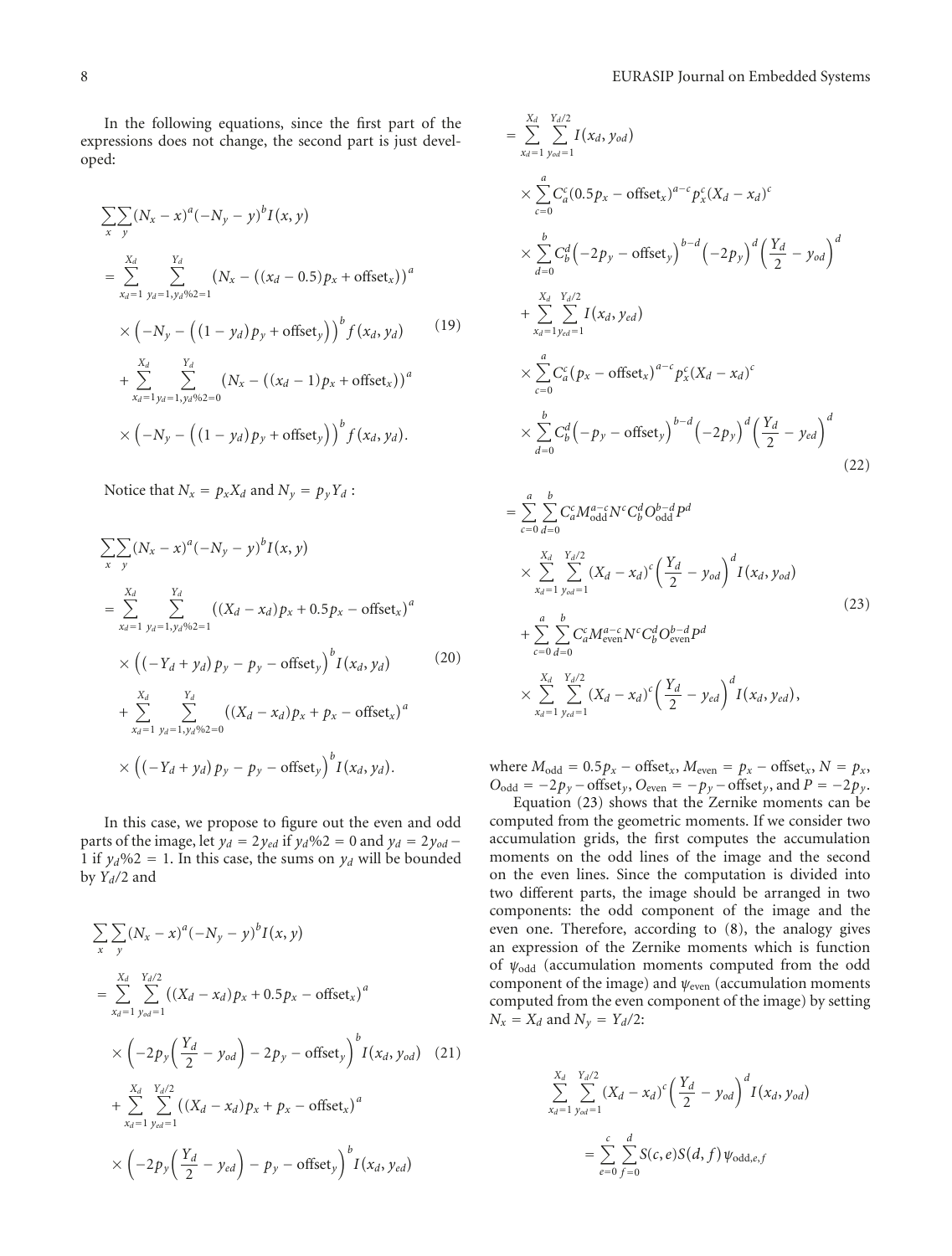$$
\sum_{x_d=1}^{X_d} \sum_{y_{ed}=1}^{Y_d/2} (X_d - x_d)^c \left(\frac{Y_d}{2} - y_{ed}\right)^d I(x_d, y_{ed})
$$
  
= 
$$
\sum_{e=0}^c \sum_{f=0}^d S(c, e) S(d, f) \psi_{even, e, f.}
$$
 (24)

By reinjecting (24) in the (23), Zernike moments are reformulated as follows:

$$
Z_{pq} = \frac{p+1}{\pi} \sum_{k=q,p-k}^{p} \sum_{\text{even } \zeta=0}^{q} \sum_{\xi=0}^{(k-q)/2} i^{\zeta} (-1)^{k} C_{q}^{\zeta} C_{(k-q)/2}^{\xi} \frac{B_{pqk}}{r_{\text{max}}^{k}}
$$
  
\n
$$
\times \sum_{a=0}^{k-\zeta-2\xi} C_{k-\zeta-2\xi}^{a} X_{c}^{k-\zeta-2\xi-a} \sum_{b=0}^{2\xi+\zeta} C_{2\xi+\zeta}^{b} Y_{c}^{2\xi+\zeta-b}
$$
  
\n
$$
\times \left[ \sum_{c=0}^{a} \sum_{d=0}^{b} C_{a}^{c} M_{\text{odd}}^{a-c} N^{c} C_{b}^{d} O_{\text{odd}}^{b-d} P^{d} \right]
$$
  
\n
$$
\times \sum_{e=0}^{c} \sum_{f=0}^{d} S(c, e) S(d, f) \psi_{\text{odd}, e, f}
$$
  
\n
$$
+ \sum_{c=0}^{a} \sum_{d=0}^{b} C_{a}^{c} M_{\text{even}}^{a-c} N^{c} C_{b}^{d} O_{\text{even}}^{b-d} P^{d}
$$
  
\n
$$
\times \sum_{f=0}^{d} S(c, e) S(d, f) \psi_{\text{even}, e, f} \right].
$$
  
\n(25)

In an analogous way, the coordinates of the center of the image  $(x_0, y_0)$  can be computed from the accumulation moments:

$$
x_0 = \frac{m_{01}}{m_{00}},
$$
  

$$
y_0 = \frac{m_{10}}{m_{00}},
$$
 (26)

where

$$
m_{00} = \psi_{\text{odd},0,0} + \psi_{\text{even},0,0}
$$

$$
m_{01} = (-1) \times \sum_{b=0}^{1} C_1^b N_y^{1-b}
$$
  
 
$$
\times \left[ \sum_{d=0}^{b} C_b^d O_{\text{odd}}^{b-d} P^d \sum_{f=0}^d S(d, f) \psi_{\text{odd},0,f} + \sum_{d=0}^b C_b^d O_{\text{even}}^{b-d} P^d \sum_{f=0}^d S(d, f) \psi_{\text{even},0,f} \right]
$$

$$
= (-1) \times \Big[ N_y (\psi_{\text{odd},0,0} + \psi_{\text{even},0,0}) + (O_{\text{odd}} \psi_{\text{odd},0,0} + O_{\text{even}} \psi_{\text{even},0,0} + P \times S(1,0) (\psi_{\text{odd},0,0} + \psi_{\text{even},0,0}) + P \times S(1,1) (\psi_{\text{odd},0,1} + \psi_{\text{even},0,1})) \Big],
$$

$$
m_{10} = (-1) \times \sum_{a=0}^{1} C_1^a (-N_x)^{1-a}
$$
  
\n
$$
\times \left[ \sum_{c=0}^{a} C_6^c O_{\text{odd}}^{a-c} P^c \sum_{e=0}^{c} S(c, e) \psi_{\text{odd}, e, 0} + \sum_{c=0}^{a} C_6^c O_{\text{even}}^{a-c} P^c \sum_{e=0}^{c} S(c, e) \psi_{\text{even}, e, 0} \right]
$$
  
\n
$$
= (-1) \times \left[ (-N_x) (\psi_{\text{odd}, 0, 0} + \psi_{\text{even}, 0, 0}) + (O_{\text{odd}} \psi_{\text{odd}, 0, 0} + O_{\text{even}} \psi_{\text{even}, 0, 0}) + P \times S(1, 0) (\psi_{\text{odd}, 0, 0} + \psi_{\text{even}, 1, 0})) \right].
$$
\n(27)

It comes

$$
x_0 = -N_y - P \times S(1,0) - \frac{O_{odd} \psi_{odd,0,0} + O_{even} \psi_{even,0,0}}{\psi_{odd,0,0} + \psi_{even,0,0}} - \frac{P \times S(1,1) (\psi_{odd,0,1} + \psi_{even,0,1})}{\psi_{odd,0,0} + \psi_{even,0,0}},
$$
  
\n
$$
y_0 = N_x - P \times S(1,0) - \frac{O_{odd} \psi_{odd,0,0} + O_{even} \psi_{even,0,0}}{\psi_{odd,0,0} + \psi_{even,0,0}} - \frac{P \times S(1,1) (\psi_{odd,1,0} + \psi_{even,1,0})}{\psi_{odd,0,0} + \psi_{even,0,0}}.
$$
  
\n(28)

We have developed here an algorithm enabling the computation of Zernike moments based on the moment generator using the accumulation moments. This algorithm has the advantage to be used on images which have particular topologies since their mesh grid is regular or semiregular by the use of a second accumulation grid. The second advantage of this algorithm is its simplicity to be implemented on FPGA, for instance. The base of this algorithm relies on the accumulation moments and is easily computed thanks to a simple accumulation grid.

*4.1.2. Architecture Description.* To make the exploitation of (25) easier, we need to reorder the terms to get an expression of the Zernike moments such as

$$
Z_{pq} = \sum_{e} \sum_{f} \Gamma_{\text{odd},e,f}^{p,q} \psi_{\text{odd},e,f} + \Gamma_{\text{even},e,f}^{p,q} \psi_{\text{even},e,f}, \tag{29}
$$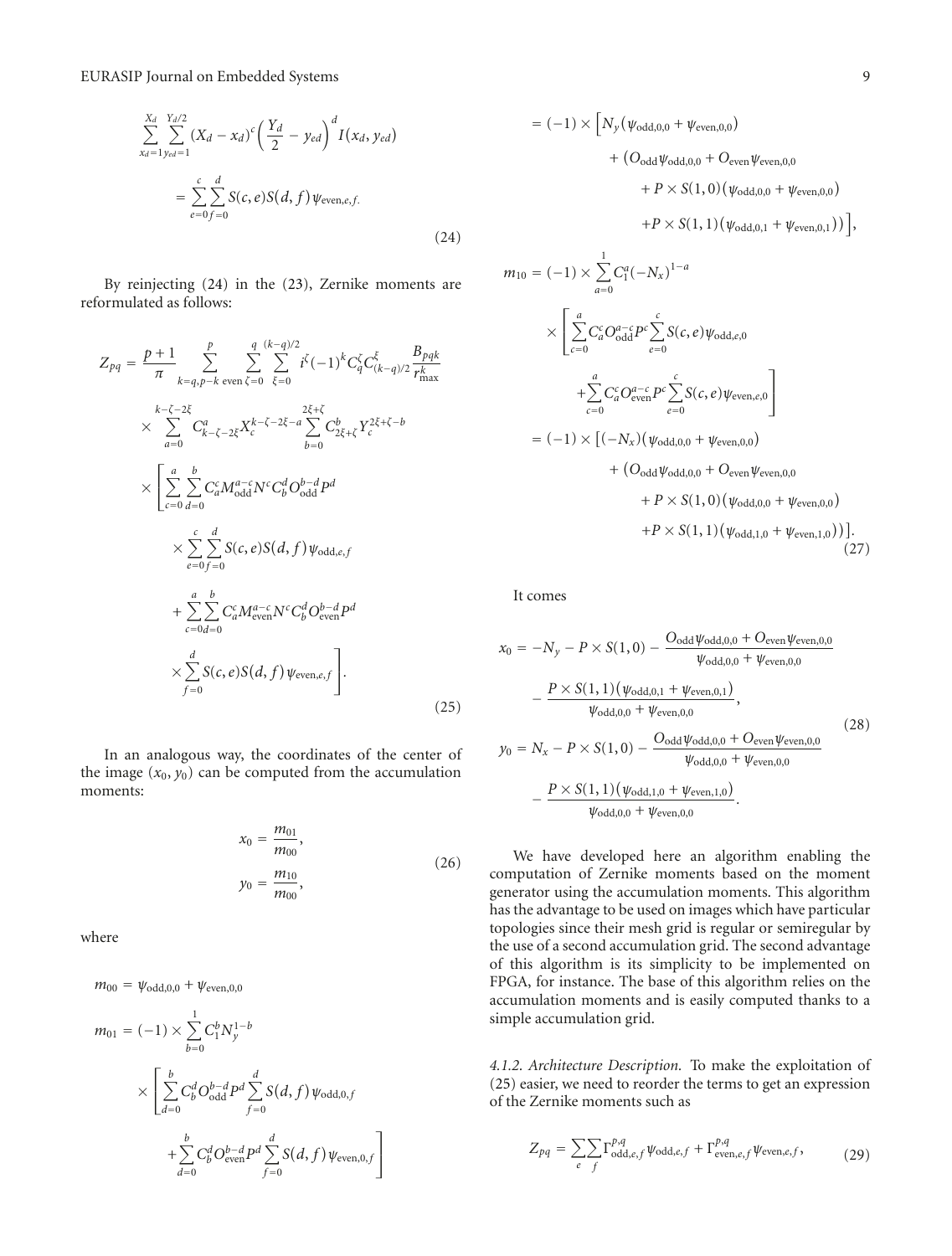where

$$
\Gamma_{odd,e,f}^{p,q} = \frac{(p+1)}{\pi} \sum_{k=q}^{p} t_{k,e} t_{k,f} \sum_{\zeta=0}^{q} \sum_{\xi=0}^{(k-q)/2} \alpha_{e,\zeta,\xi}^{k} \beta_{f,\zeta,j}^{k} i^{\zeta}
$$
  
\n
$$
\times (-1)^{k} \frac{B_{pqk}}{r_{\max}^{k}} C_{q}^{\zeta} C_{(k-q)/2}^{\zeta}
$$
  
\n
$$
\times \sum_{a=0}^{k-\zeta-2} \sum_{b=0}^{2} t_{a,e} t_{b,f} C_{k-\zeta-2\xi}^{a} C_{2\xi+\zeta}^{b}
$$
  
\n
$$
\times X_{c}^{k-\zeta-2\xi-a} Y_{c}^{2\xi+\zeta-b}
$$
  
\n
$$
\times \sum_{c=0}^{a} \sum_{d=0}^{b} C_{a}^{c} C_{b}^{d} M_{\text{odd}}^{a-c} N^{c} O_{\text{odd}}^{b-d} P^{d} S(c, e) S(d, f),
$$
  
\n
$$
\Gamma_{\text{even},e,f}^{p,q} = \frac{(p+1)}{\pi} \sum_{k=q}^{p} t_{k,e} t_{k,f} \sum_{\zeta=0}^{q} \sum_{\xi=0}^{(k-q)/2} \alpha_{e,\zeta,\xi}^{k} \beta_{f,\zeta,\xi}^{k}
$$
  
\n
$$
\times i^{\zeta} (-1)^{k} \frac{B_{pqk}}{r_{\max}^{k}} C_{q}^{\zeta} C_{(k-q)/2}^{\zeta}
$$
  
\n(30)

$$
r_{\max}^{k-\zeta-2\xi} \sum_{q=0}^{2\xi+\zeta} r_{\max}^{k-q} e^{(k-q)/2}
$$
  
\n
$$
\times \sum_{a=0}^{k-\zeta-2\xi} \sum_{b=0}^{2\xi} t_{a,e} t_{b,f} C_{k-\zeta-2\xi}^{a} C_{2\xi+\zeta}^{b}
$$
  
\n
$$
\times X_{c}^{k-\zeta-2\xi-a} Y_{c}^{2\xi+\zeta-b}
$$
  
\n
$$
\times \sum_{c=0}^{a} \sum_{d=0}^{b} C_{a}^{c} C_{b}^{d} M_{\text{even}}^{a-c} N^{c} O_{\text{even}}^{b-d} P^{d} S(c, e) S(d, f)
$$

with

$$
t_{g,h} = \begin{cases} 1, & \text{if } h \le g, \\ 0, & \text{else,} \end{cases}
$$
  

$$
\alpha_{e,\zeta,\xi}^k = \begin{cases} 1, & \text{if } e \le k - \zeta - 2\xi, \\ 0, & \text{else,} \end{cases}
$$
  

$$
\beta_{f,\zeta,\xi}^k = \begin{cases} 1, & \text{if } f \le 2\xi + \zeta, \\ 0, & \text{else.} \end{cases}
$$
  
(31)

The general scheme of the architecture of Zernike moments (see Figure 8) can be described as follows. (i) The image is first divided into two parts: the odd component which only contains the odd rows of the images (resp., even). (ii) The accumulation moments are computed in parallel according to two accumulation grids. (iii) On the one hand the accumulation moments of order  $(0, 0)$ ,  $(0, 1)$  and,  $(1, 0)$ reach the block which computes  $X_c^{k-\zeta-2\xi-a}$ ,  $Y_c^{2\xi+\zeta-b}$ , and  $r_{\text{max}}^{-k}$ . On the other hand the accumulation moments are delivered to the Zernike computation block, waiting for the completion of the computations. (iv) As soon as  $X_c^{k-\zeta-2\xi-a}$ , *Y*<sub>*c*</sub><sup>2*ξ*+*ζ*−*b*</sup>, and *r*<sub>max</sub> are computed, the coefficients  $\Gamma^{p,q}_{odd,e,f}$  and Γ*<sup>p</sup>*,*<sup>q</sup>* even,*e*, *<sup>f</sup>* can be computed. (v) The coefficients are transmitted to the final computation block in order to evaluate the



Figure 8: Zernike architecture general scheme.

Zernike moments according to (29). Their module is then computed.

The scheme of the accumulation grid of width 4 is given in Figure 9, and we can notice that it consists of a simple series of accumulators. They are arranged in a way that the accumulation is first computed on each row via an accumulation row (row of  $y_m$ ) and then the accumulation is performed on the columns (set of *ymn*). As soon as a row ends in a given accumulator  $y_m$ , the result of this accumulator is furnished to its corresponding first column accumulator, and  $y_{m0}$  and  $y_m$  are cleared. At the same time all the corresponding column accumulators transmit their accumulation to the next one.

The registers used between the column accumulators are synchronized at the end of each row; so their clock enable depends on the image topology. In our case, corners have been filled with zeros before dividing the image. Therefore, the size of each image's component is  $X_d \times Y_d/2$ . In this case, the accumulation moment  $\psi_{e,f}$  is computed on  $X_d \times (Y_d/2 +$ *f* ) + *e* clock cycles from the moment when the first pixel arrives into the accumulation grid.

One major point of the Zernike moments implementation is the computation of the coefficients. The main issue of this computation relies in the trade-off between the number of coefficients stored in the chip and the number of operations that are useful to compute these coefficients. Table 2 shows the number of operations that are necessary for the computation of the coefficients for Zernike moments until order 8. Configuration 1 corresponds to the case where  $B_{pqk}$  (55 values),  $C_p^k$  (45 values), the matrix *S* (45 values) and the  $M_{\text{odd}}^p$ , the  $M_{\text{even}}^p$ , the  $N^p$ , the  $O_{\text{odd}}^p$ , the  $O_{\text{even}}^p$ , and the *P*<sup>*p*</sup> (9  $\times$  6 = 54 values), that is, 199 values stored. The second configuration corresponds to a storage of the results dealing with the operations:  $(-1)^k (B_{pqk}/r_{\text{max}}^k) C_q^k C_{(k-q)/2}$ ,  $C_{k-\zeta-2\xi}^a C_{2\xi+\zeta}^b, C_a^c M_{\text{odd}}^{a-c} N^c, C_a^c M_{\text{even}}^{a-c} N^c, C_b^d O_{\text{odd}}^{b-d} P^d, C_b^d O_{\text{even}}^{b-d} P^d,$ and  $S(c, e)S(d, f)$ . If there is no optimisation of the storage of these values, the occupied memory will be huge (4564 values), but by using the redundancy in each group and the centralized storage of the 1 value, the number of stored values may be reduced to 1203. Note that even if the number of values to store has hardly increased, the number of multiplications is divided by two compare to the first configuration.

Figure 10 shows the envisaged computation of the zernike coefficients taking into account the second configuration. The control block deals with the bounds of the sum. T1, T2, T3, T4, T5, T6, and T7 look-up tables correspond, respectively, to  $C_a^c M_{\text{odd}}^{a-c} N^c$ ,  $C_b^d O_{\text{odd}}^{b-d} P^d$ ,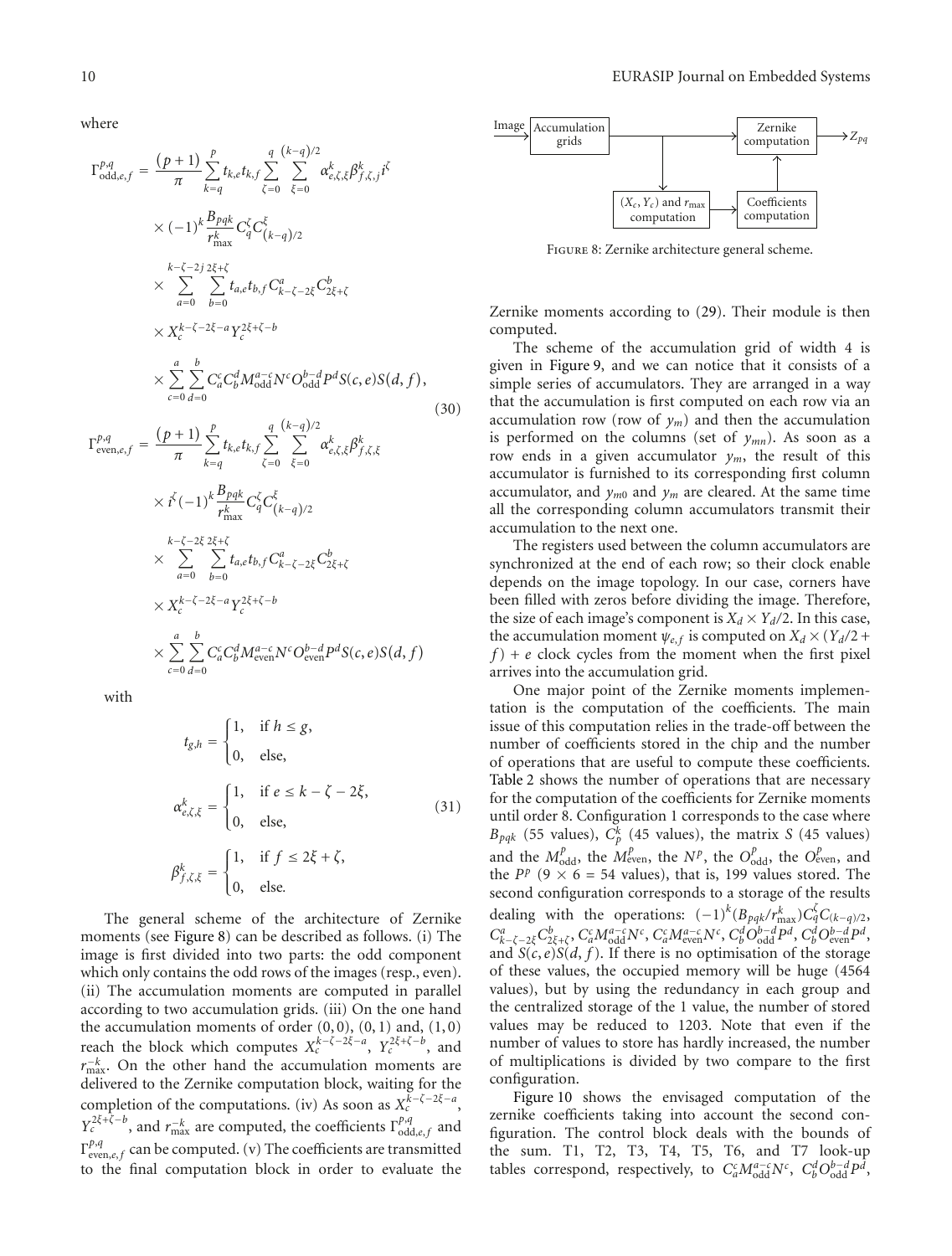

Figure 9: Example of accumulation grid of width 4.



Figure 10: Computation of Zernike coefficients.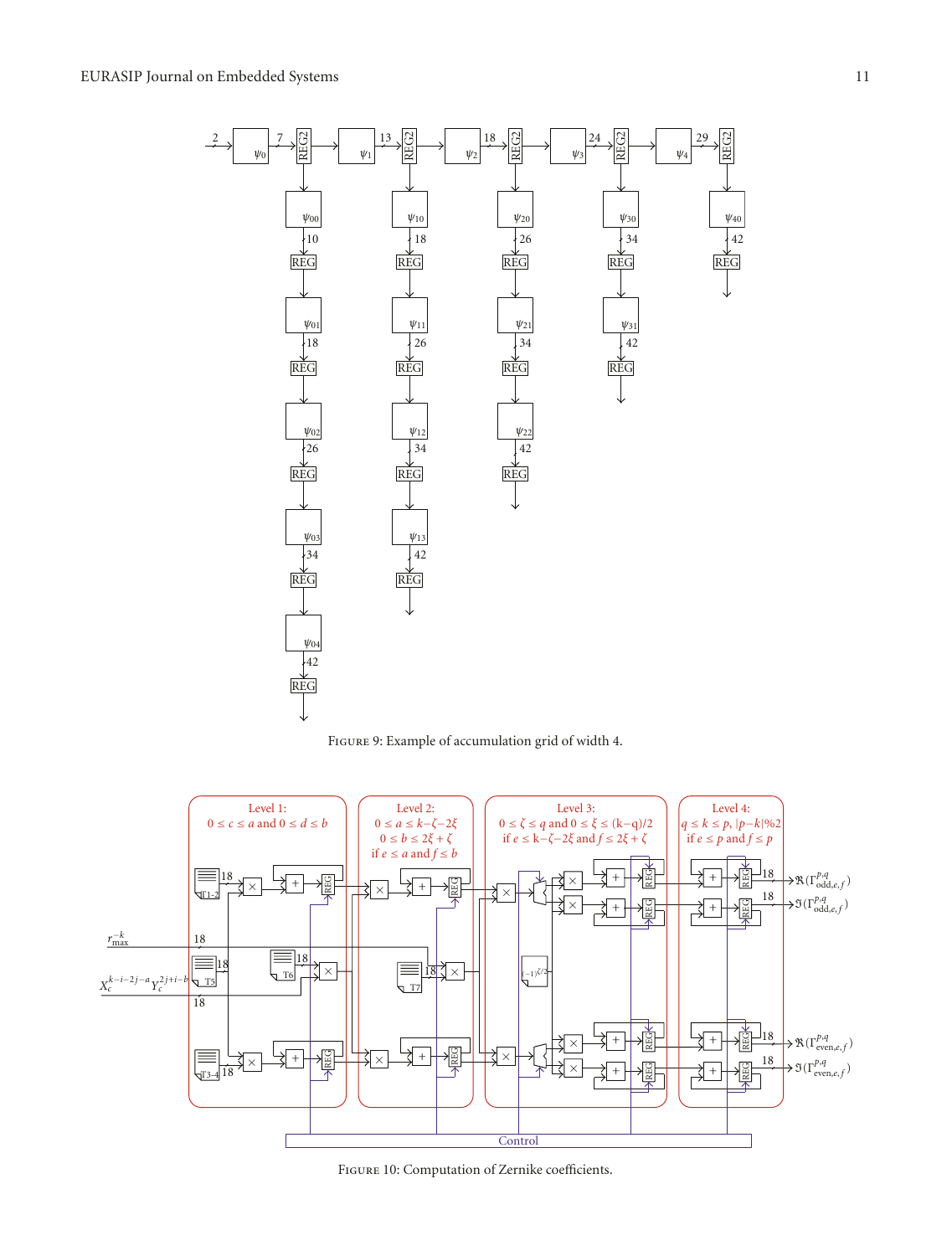Table 2: Number of operations executed to compute the **Γ<sup>p</sup>**,**<sup>q</sup> e**,**f** coefficients.

|                               | Nb. accumulations | Nb. Multiplications |             |  |
|-------------------------------|-------------------|---------------------|-------------|--|
| p                             |                   | Configure 1         | configure 2 |  |
| $\Omega$                      | 2                 | 25                  | 14          |  |
| 1                             | 16                | 183                 | 102         |  |
| $\mathfrak{D}_{\mathfrak{p}}$ | 101               | 1225                | 672         |  |
| 3                             | 349               | 5543                | 3000        |  |
| 4                             | 1311              | 22987               | 12266       |  |
| 5                             | 4267              | 77637               | 41010       |  |
| 6                             | 13642             | 241767              | 126592      |  |
| 7                             | 38860             | 660481              | 343560      |  |
| 8                             | 104663            | 1692910             | 875720      |  |

 $C_a^c M_{\text{even}}^{a-c} N^c$ ,  $C_b^d O_{\text{even}}^{b-d} P^d$ ,  $S(c, e) S(d, f)$ ,  $C_{k-\zeta-2\xi}^a C_{2\xi+\zeta}^b$ , and (−1)*<sup>k</sup>* (*Bpqk/r<sup>k</sup>* max)*C<sup>ζ</sup> qC*(*k*−*q*)*/*2. T1-2 (resp., T3-4) means that T1 and T2 (resp., T3 and T4) are first read and then the products between the read values are computed.

A Zernike computation block aims to compute the module of Zernike moments from the accumulation moments that are provided by the grids and from the module that furnishes the coefficients (see Figure 8). This block consists in summing the different coefficients and in computing the module of each moment. In order to reduce the amount of logical resources to provide, the computation of the square root is simplified according to the following approximation:

$$
\sqrt{x^2 + y^2} \approx \max\left(|x|, |y|, \frac{3}{4}(|x| + |y|)\right).
$$
 (32)

This approximation is often utilized in image processing and does not impact significantly the final results.

*4.1.3. FPGA Implementation of Zernike Moment's Computation.* In order to compute the Zernike moment from the accumulation, we proposed an original architecture which is presented in Figure 10. This architecture is very regular and simplifies the implementation on an FPGA target. Furthermore, we can notice that the hardware required is simple to design for both the moments' accumulation and moments' computation. In fact, the computations are based on a multiplier and an adder. These constitute the MAC (for Multiply-ACcumulate) operator and are widely available in current FPGA devices. In order to improve performances, MAC operators are integrated in some FPGA devices as a hardwired component like DSP48 in Xilinx Virtex4.

Two implementation approaches are possible in which either hardware or time optimization is considered.

*Hardware Optimization.* This approach allows to reproduce partially the temporal model of processors. The computations are performed iteratively and coefficients are read from the tables sequentially. The results can be temporarily stored in paged memory rather than registers. In this approach, the total number of iterations is directly proportional to the order of the desired moment and it remains relatively



FIGURE 11: Using MAC operator in data flow architecture.



FIGURE 12: Reduction of the calculation resources by reusing hardwired operators.

small (some thousands only). Figure 11 depicts one of the two variants of realization: with or without pipelined computation. The pipelined organization allows to increase the calculation frequency of the iterations.

*Time Optimization.* In that case, we consider that the amount of the computation hardware is sufficient. Therefore, the architecture includes all necessary pipelined operators as it is suggested in Figure 10. The intermediate results are stored in registers. This solution offers the possibility of reducing the number of operators by reusing the same hardware resources as shown in Figure 12.

Figure 13 describes the hardware implementation of the Zernike computation block. Its main objective is to generate the different Zernike moments from the accumulation moments calculated with the accumulation grids and from the coefficients computation module. It mainly consists of MAC blocks and of a module destined to compute the square root of the module according to (32). Only 75 slices are required to implement the entire block.

*4.2. Hardware Implementation of the Neural Network.* The parallel nature of neural networks makes them very suitable for hardware implementation. Several studies have been performed so far allowing complex configurations to be implemented in reconfigurable circuits [15, 16].

The proposed architecture strives to reduce the amount of logic to be utilized. This is mainly due to the fact that the neural network has to be implemented with its associated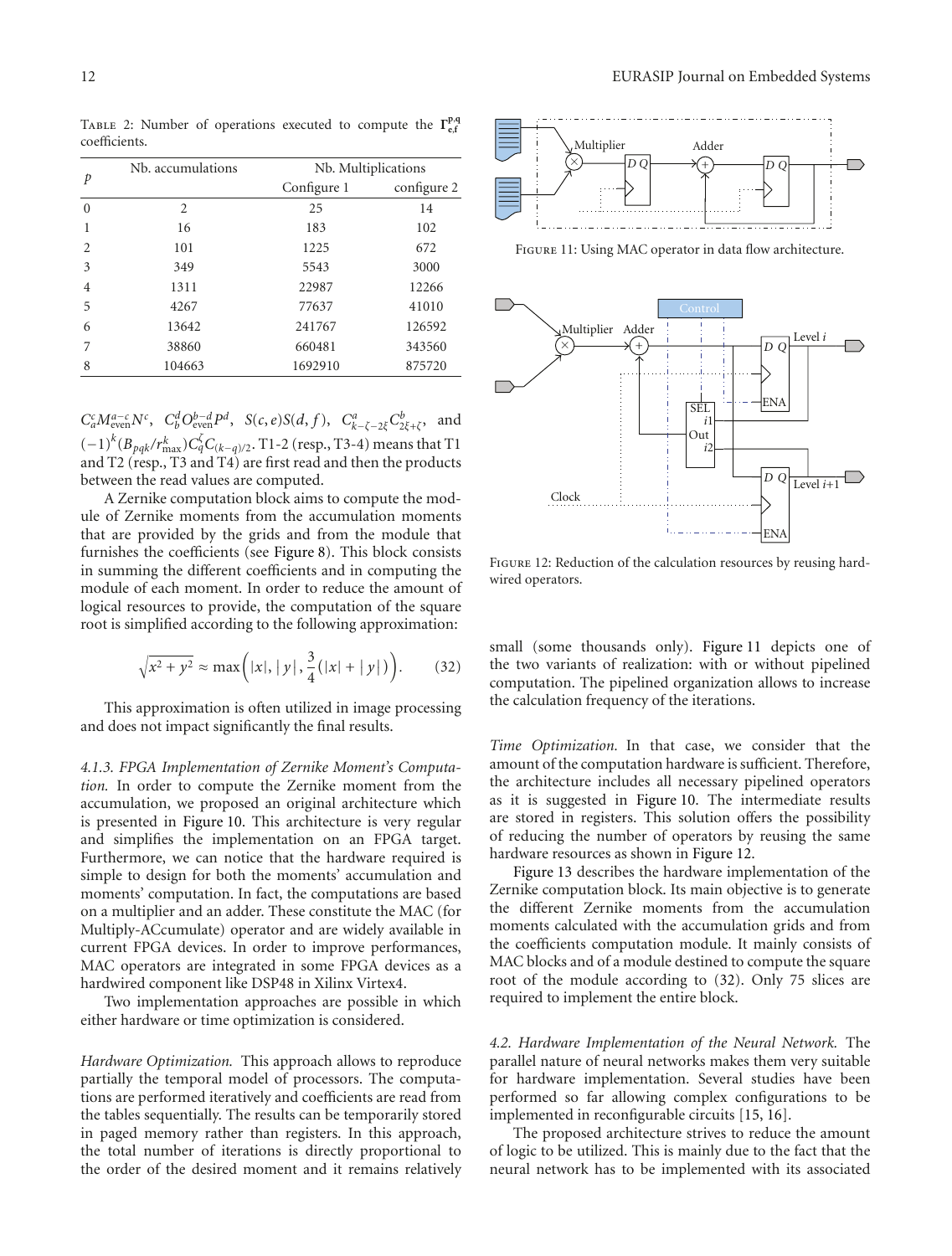

Figure 13: Computation of Zernike moments from the accumulation moments.

complex preprocessing that may require a lot of resources. An example of such architecture is presented in Figure 14.

In this example, the neural architecture is implementing a 5-input MLP with 7 hidden nodes and 3 outputs. These parameters are easily modifiable since the proposed circuit is scalable.

Input data are accepted sequentially and applied to the series of multipliers. *Aj* corresponds to the *j*th input of the present state whereas  $B_i$  corresponds to the *j*th of the next set. Data arrive at each clock cycle.

At each clock cycle, at any particular level of adder, apart from the addition operation between the multiplier output and the sum from the previous level, the multiplication operation of the next set of inputs at the adjacent multiplier is also simultaneously performed. The sum, thus, ripples and accumulates through the central adders (48 bits) until it is fed to a barrel shifter that aims to translate the data into a 16-bit address. The obtained sum addresses a sigmoid block memory (SIGMOID0) containing 65536 values of 18 bits.

This block feeds the outputs of the hidden layer sequentially to three MAC units for the output layer calculation.

Finally a multiplexer distributes serially the results of the output layer to another sigmoid block memory (SIGMOID1). After a study on data representation, it has been decided to code the incoming data in 18 bits. Weights are stored in ROM (Read-only Memories) containing 256 words of 18 bits. The control of the entire circuit is performed by a simple state machine that aims to organize the sequence of computations and memory management.

The number of multipliers required for the network is *I* +*O*, where *I* is the number of inputs and *O* is the number of outputs. Considering that the number of hidden nodes may be large compared to the number of inputs and the number of outputs, the adopted solution does not affect the number of multipliers which is a great relief. In this context, it is also important to note that the design is very easily scalable to accommodate more hidden, input or output nodes. For example, adding a hidden node does not impact the number of resources but requires an additional cycle of computation. Adding an input may be accommodated by the addition of another ROM, multiplier, and adder set to the series of adders at the centre (part HL of the figure). Moreover, the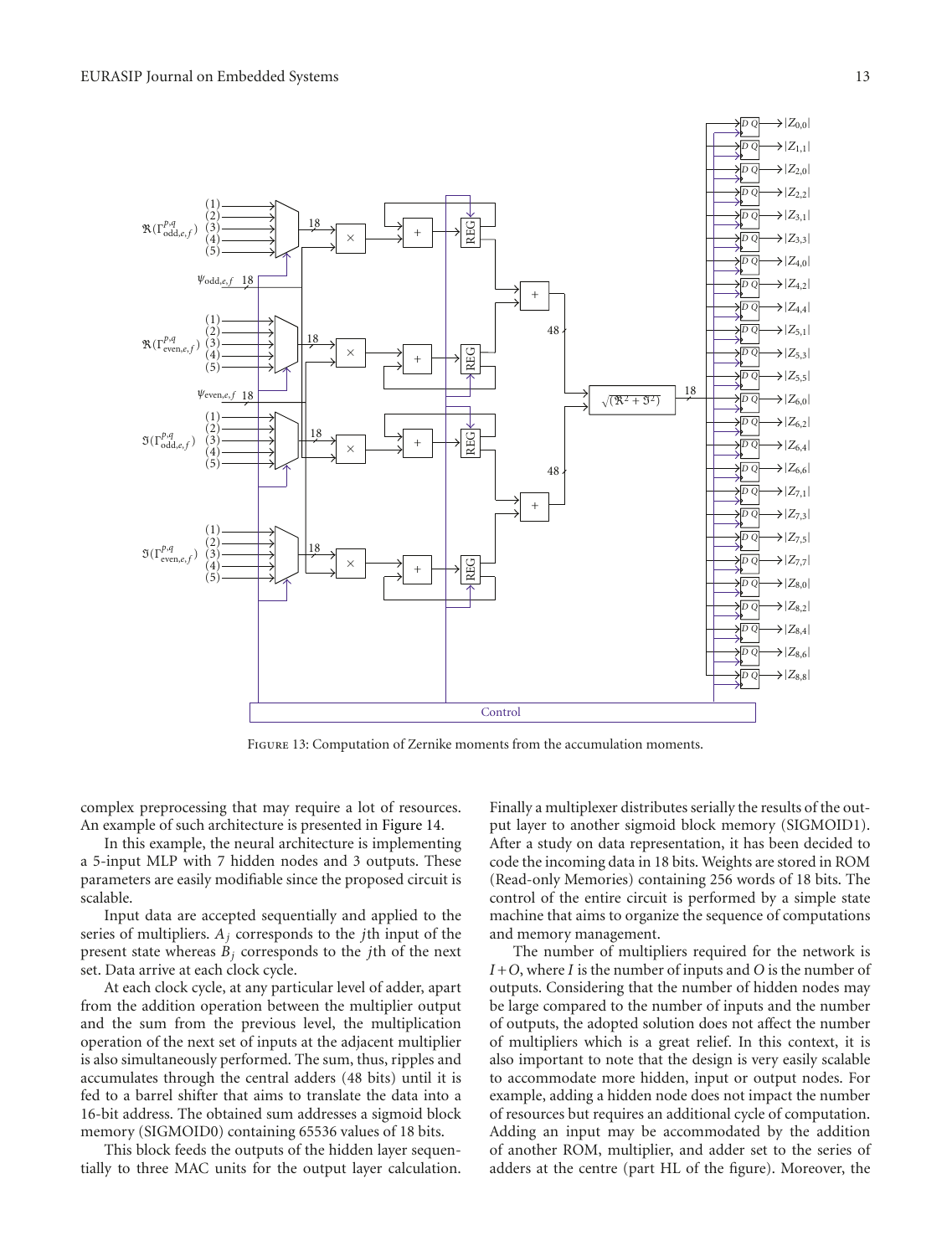

Figure 14: Example of the hardware implementation of a basic neural network.

Table 3: Summary of occupied resources.

| Module               | Number of used logic slices/ | Used DSP blocks/ | Number of used memory bits/ |
|----------------------|------------------------------|------------------|-----------------------------|
|                      | available                    | available        | available (Kb)              |
| Accumulation moments | 1786/49152                   | 0/96             | 0/4320                      |
| Zernike moments      | 75/49152                     | 60/96            | 21/4320                     |
| Neural Network       | 477/49152                    | 28/96            | 2808/4320                   |
| Total                | 2338/49152 (4%)              | 88/96 (92%)      | 2829 / 4320 (65.5%)         |

addition of an output node can be fulfilled by adding another ROM, MAC unit, and sigmoid block to the part OL of the figure.

Another advantage of the architecture is that a single activation function (sigmoid block) is required to compute the complete hidden layer. This block consists of a Look-up Table (LUT) that stores 65536 values of the function.

In general, the time required to obtain the outputs after the arrival of the first input is fixed to  $I + H + 6$ , where *I* is the number of inputs, and *H* is the number of hidden units. In every cycle,  $I + O$  number of multiplications is performed (*O* is the number of output units).

# **5. Performances**

The complete architecture (preprocessing + neural network) has been implemented in a Xilinx Virtex4 (xc4lx100) FPGA which is the part that has been retained for the trigger implementation. This type of reconfigurable circuit exhibits a lot of dedicated resources such as memory blocks or DSP blocks that allow to compute a MAC very efficiently.

*5.1. Resources Requirements.* The resources that are required to implement the global L2 trigger are given in Table 3. The accumulation grid is essentially realized with logical resources. No DSP block is utilized at this level. The computation of Zernike moments from the accumulation moments makes intensive use of parallelism. Five computation stages enable to compute 25 Zernike moments very rapidly and make use of 60 DSP blocks.

Concerning the hardware implementation of the neural network, it is important to notice that, independently of the configuration, the amount of used resources is very low. Nevertheless, one may deplore an important usage of memory blocks destined to store the values of the sigmoid functions. This issue may be circumvented in case where hardware resources constitute an issue. A modified activation function sgn( $x$ ) × (1 – 2<sup>*-absx*</sup>) could be used [17]. This has a shape quite similar to the sigmoid function and is very easy to implement on hardware with just a number of shifts and adds. This function can be executed with an error less than 4*.*3%

According to Table 3, it is clear that the entire system fits in an FPGA without consuming to much logic (4%). Moreover, the complete architecture has been devised in order to take full benefit of the intrinsic dedicated resources of the FPGA, that is, DSP and memory blocks.

*5.2. Timing.* The computation time of the complete trigger is summarized in Table 4. According to this table, it is important to notice that the timing constraints imposed by the HESS system have been met since the mean frequency to take a decision is fixed to 3.5 KHz, that is, 285 microseconds. The global latency time of the proposed L2-trigger is 115.3 microseconds which makes it possible to envisage other improvements.

It is important to note that most of the computation time is monopolized by the computation of Zernike moments from the accumulation moments. This is mainly due to the fact that the number of accumulations to perform is huge (104663 accumulations for an order-8) and that these